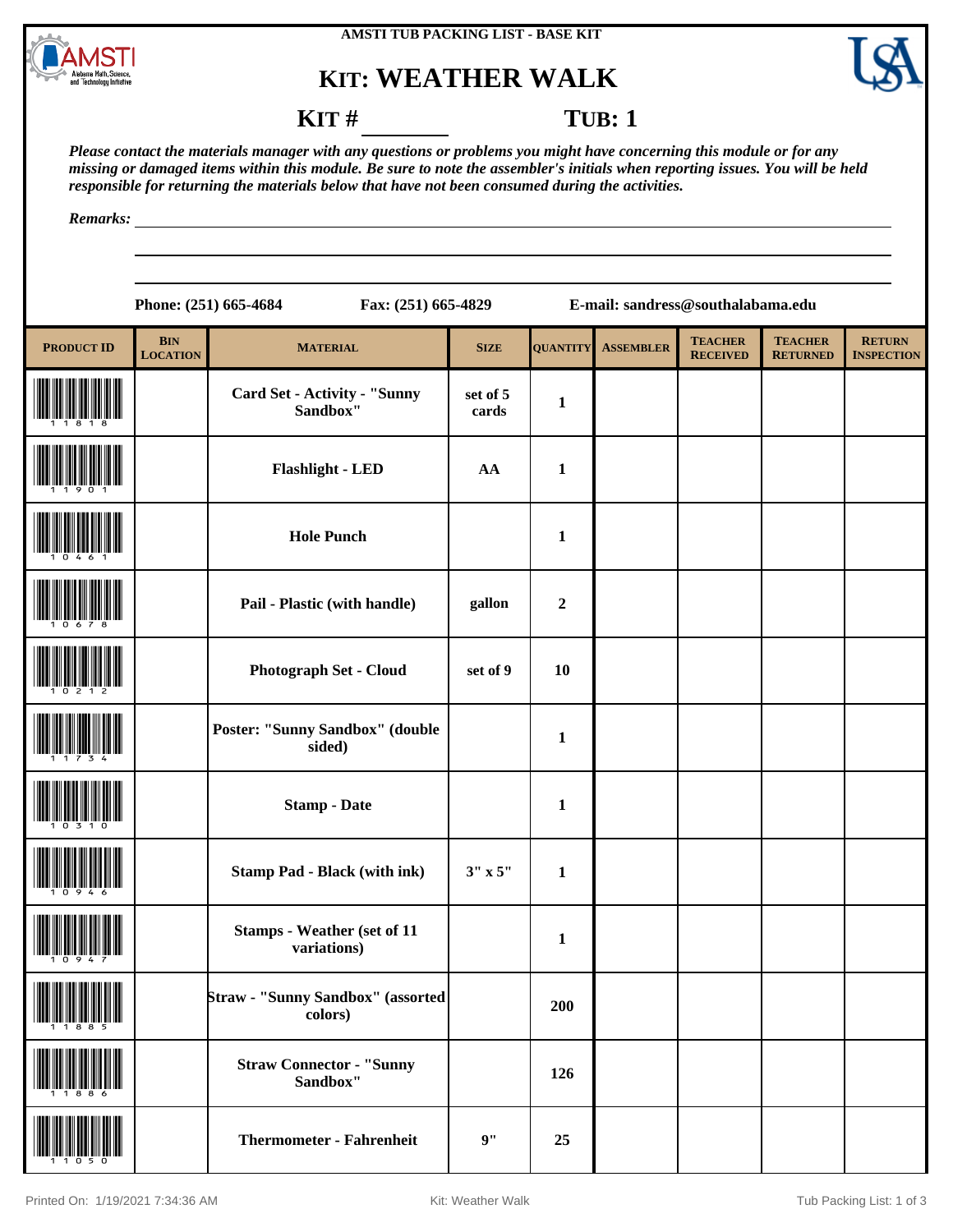|                                                |                | Tray - Cafeteria                          |                   | 6                |  |  |
|------------------------------------------------|----------------|-------------------------------------------|-------------------|------------------|--|--|
|                                                |                | <b>Battery</b>                            | ${\bf AA}$        | $\boldsymbol{4}$ |  |  |
|                                                | $\blacksquare$ | <b>Container - Deli - Plastic - Clear</b> | 16 oz             | 25               |  |  |
|                                                |                | <b>Cotton Balls</b>                       | pack of 300       | $\boldsymbol{2}$ |  |  |
|                                                |                | Craft Stick - Jumbo                       |                   | 25               |  |  |
|                                                |                | <b>Cup</b> - Plastic                      | 10 <sub>oz</sub>  | 30               |  |  |
|                                                |                | <b>Cup</b> - Plastic                      | $3\frac{1}{2}$ oz | 10               |  |  |
|                                                |                | Cup - Souffle - Plastic                   | 9 oz (250<br>ml)  | 25               |  |  |
|                                                | $\blacksquare$ | Fabric - Cotton                           | $6"$ x $6"$       | ${\bf 8}$        |  |  |
|                                                |                | Fabric - Cotton - White (flag)            | $4"$ x 6"         | 30               |  |  |
| <b>THE REAL PROPERTY OF A STATE OF A STATE</b> |                | Fabric - Nylon                            | $6"$ x $6"$       | $\pmb{8}$        |  |  |
|                                                |                | <b>Fabric - Poly Cotton</b>               | $6"$ x $6"$       | $\bf 8$          |  |  |
|                                                |                | Fabric - Wool                             | $6"$ x $6"$       | $\bf{8}$         |  |  |
|                                                | $\blacksquare$ | Food Coloring - Liquid - Blue             | $\frac{1}{2}$ oz  | $\mathbf{1}$     |  |  |
|                                                |                | Note Pad - Adhesive                       | $3'' \times 5''$  | ${\bf 8}$        |  |  |
|                                                |                | Note Pad - Adhesive - Yellow              | $3''$ x $3''$     | $\boldsymbol{2}$ |  |  |
|                                                |                | Pan - Aluminum - Round (pie tin)          | 9"                | 8                |  |  |